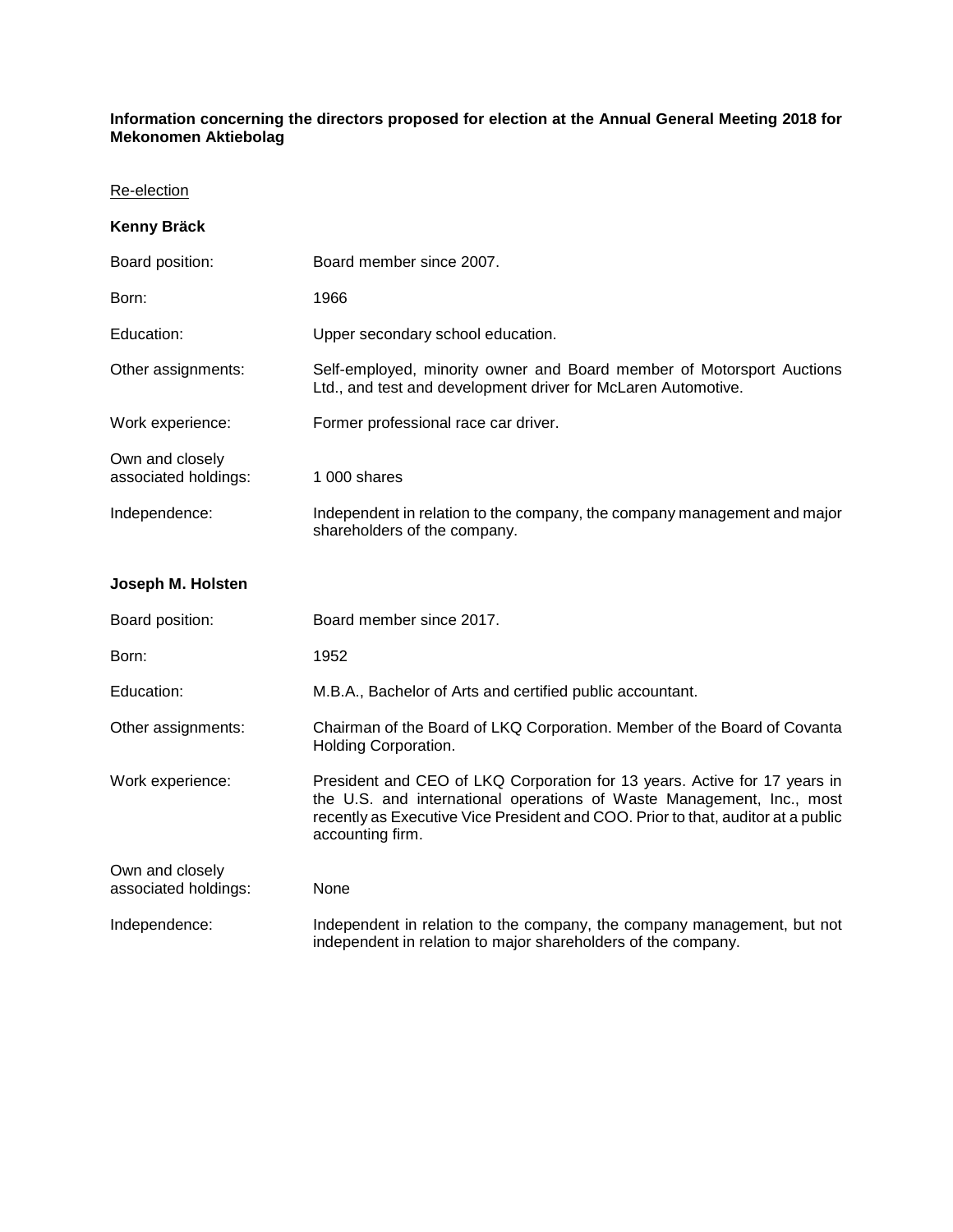## **Magnus Håkansson**

| Board position:                         | Board member since 2017.                                                                                                                                                                               |
|-----------------------------------------|--------------------------------------------------------------------------------------------------------------------------------------------------------------------------------------------------------|
| Born:                                   | 1963                                                                                                                                                                                                   |
| Education:                              | Graduate in Business Administration, Stockholm School of Economics, and<br>holds a Master of Science in Management, MIT Sloan School.                                                                  |
| Other assignments:                      | CEO of RNB Retail and Brands AB (publ). Chairman of the Boards of Tenant<br>& Partner Group AB and GS1 Sweden AB. Chairman of the Board in RNB<br>Retail and Brands AB (publ) (2010-2011).             |
| Work experience:                        | CEO of Expert Sverige AB, CFO of KF Group and consultant at McKinsey &<br>Co.                                                                                                                          |
| Own and closely<br>associated holdings: | None                                                                                                                                                                                                   |
| Independence:                           | Independent in relation to the company, the company management and major<br>shareholders of the company.                                                                                               |
| <b>Malin Persson</b>                    |                                                                                                                                                                                                        |
| Board position:                         | Board member since 2015.                                                                                                                                                                               |
| Born:                                   | 1968                                                                                                                                                                                                   |
| Education:                              | M.Sc. in Engineering, Chalmers University of Technology.                                                                                                                                               |
| Other assignments:                      | Member of the Boards of Getinge AB (publ), HEXPOL AB (publ), Peab AB,<br>and Konecranes Plc., among others.                                                                                            |
| Work experience:                        | President of Volvo Technology AB and the Chalmers University of Technology<br>Foundation. Many years of experience from large Swedish industrial<br>companies, including SKF, ASG and the Volvo Group. |
| Own and closely<br>associated holdings: | 1,000 shares                                                                                                                                                                                           |
|                                         |                                                                                                                                                                                                        |
| Independence:                           | Independent in relation to the company, the company management and major<br>shareholders of the company.                                                                                               |
| John S. Quinn                           |                                                                                                                                                                                                        |
| Board position:                         | Chairman of the Board since 2017.                                                                                                                                                                      |
| Born:                                   | 1958                                                                                                                                                                                                   |
| Education:                              | M.B.A., Bachelor of Business Administration and certified public accountant.                                                                                                                           |
| Other assignments:                      | CEO and Managing Director of LKQ Europe.                                                                                                                                                               |
| Work experience:                        | Executive Vice President and CFO of LKQ Corporation for six years. Senior<br>Vice President, CFO and Treasurer of Casella Waste Systems, Inc., Senior                                                  |